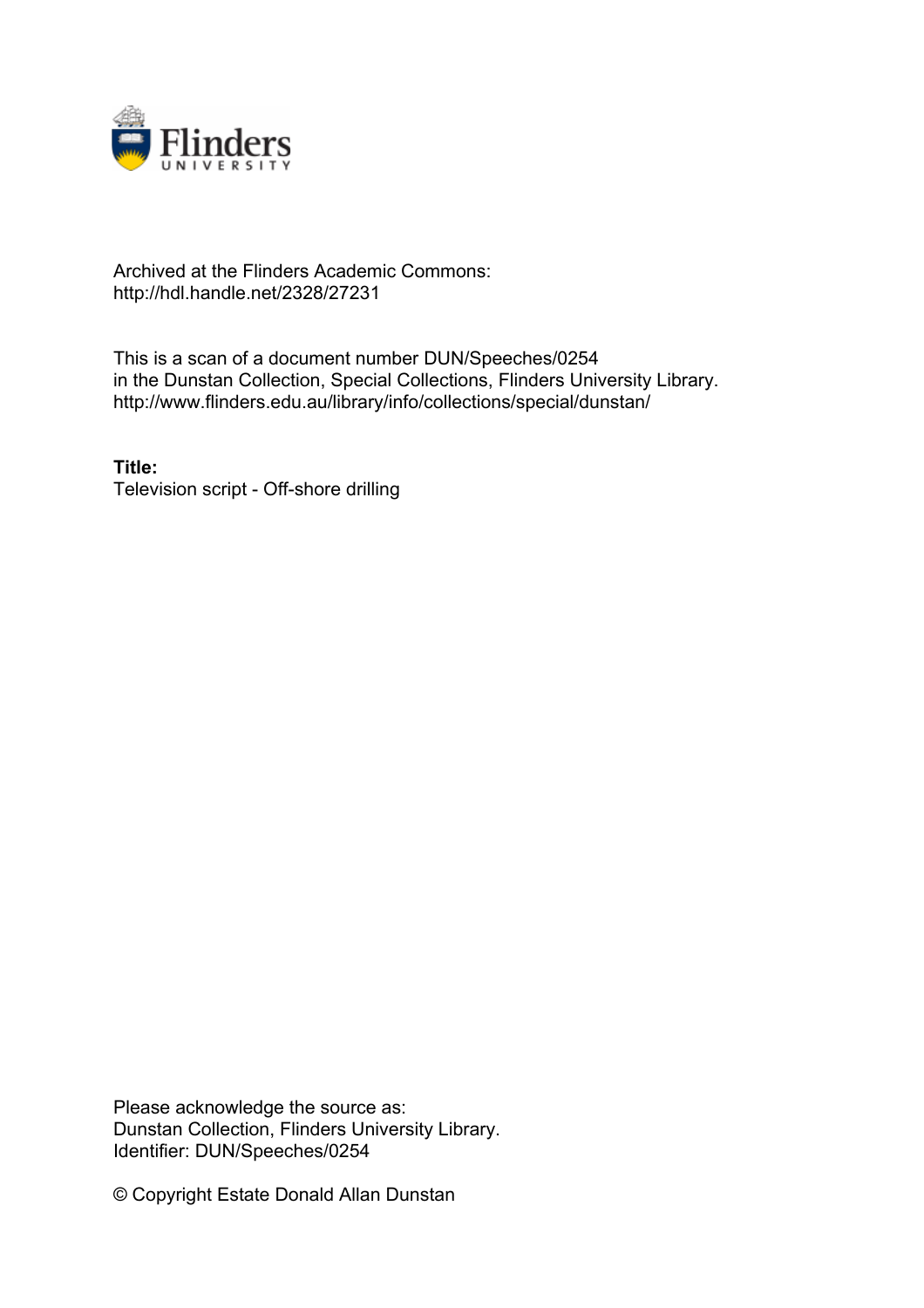ADELAIDE.

TELEPHONE 28 24

### **TELEVISION SCRIPT.**

| Station:                               | Duration:                      | Title: OFF-SHORE |  |
|----------------------------------------|--------------------------------|------------------|--|
| Date:<br>16.8.67.                      | Type:                          | Key No:          |  |
| Audio                                  |                                | Video            |  |
|                                        | In recent years the importance |                  |  |
| of oil and minerals on the sea-bed     |                                |                  |  |
| in off-shore areas has become very     |                                |                  |  |
| great indeed.                          | In many areas,                 |                  |  |
| off-shore rich deposits of oil.        |                                |                  |  |
| natural gas and other minerals occur,  |                                |                  |  |
| and numbers of countries including     |                                |                  |  |
| the Commonwealth of Australia have     |                                |                  |  |
| signed a convention giving countries,  |                                |                  |  |
| signatories of the convention, right   |                                |                  |  |
| to exploit the resources of the        |                                |                  |  |
| sea-bed to the edge of the continental |                                |                  |  |
| shelf.                                 | This is a shelf extending      |                  |  |
| or varying distances off-shore to      |                                |                  |  |
| the depth of 200 fathoms.              |                                |                  |  |
|                                        |                                |                  |  |
| The State Governments of               |                                |                  |  |
| Australia have the right to make       |                                |                  |  |

laws for the peace, order and good government of their citizens, and, within their boundaries, they have the powers to regulate oil and mineral exploitation.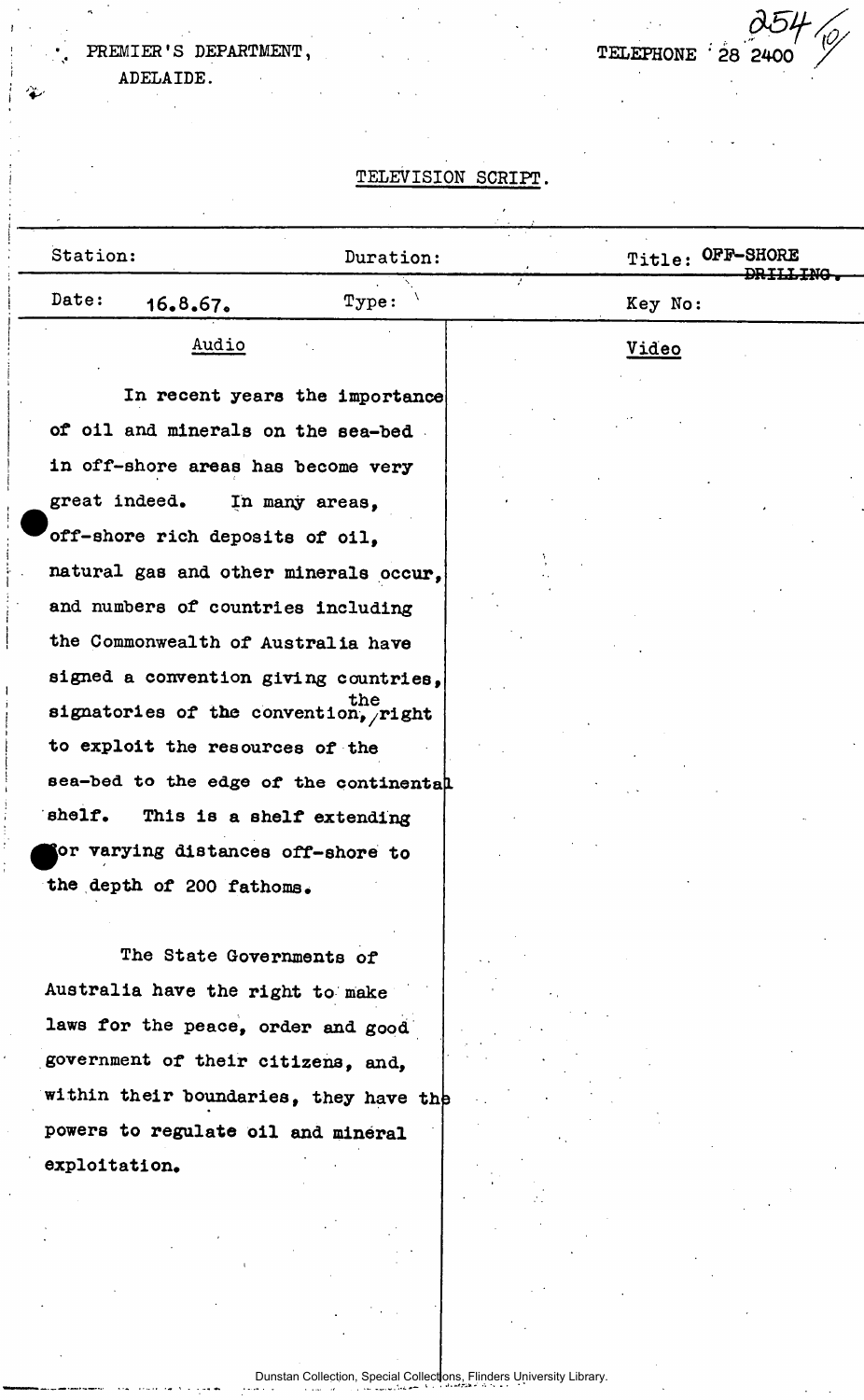ADELAIDE.

#### **TELEVISION SCRIPT.**

| Station: | Duration:                 | Title:  |
|----------|---------------------------|---------|
| Date:    | Type:                     | Key No: |
| Audio    |                           | Video   |
|          | However, according to the |         |

!

!

*\** 

letters patent founding the province of South Australia and the State of Victoria, the boundaries of those States is the southern ocean.

On the one hand, it could have been contended that the Commonwealth **had sufficient power to pass valid**   $\frac{1}{2}$  awe controlling the set of  $\frac{1}{2}$ **Laws controlling the whole of the offi**shore areas and, if this was correct, **the States would be debarred from making effective laws of their own**  by section 109 of the Commonwealth Constitution. It could also have been maintained, with some force, **that the States could not effectively: legislate for and guarantee the security of authorities to mine in**  offshore areas without Commonwealth backing. On the other hand, opinions, were not wanting that any Common**wealth legislation might be beyond its power, and that perhaps only**  States could legislate effectively.

 $\frac{1}{2}$  ,  $\frac{1}{2}$  ,  $\frac{1}{2}$  ,  $\frac{1}{2}$  ,  $\frac{1}{2}$  ,  $\frac{1}{2}$  ,  $\frac{1}{2}$  ,  $\frac{1}{2}$  ,  $\frac{1}{2}$  ,  $\frac{1}{2}$  ,  $\frac{1}{2}$  ,  $\frac{1}{2}$  ,  $\frac{1}{2}$  ,  $\frac{1}{2}$  ,  $\frac{1}{2}$  ,  $\frac{1}{2}$  ,  $\frac{1}{2}$  ,  $\frac{1}{2}$  ,  $\frac{1$ 

Page 2.

Dunstan Collection, Special Collections, Flinders University Library.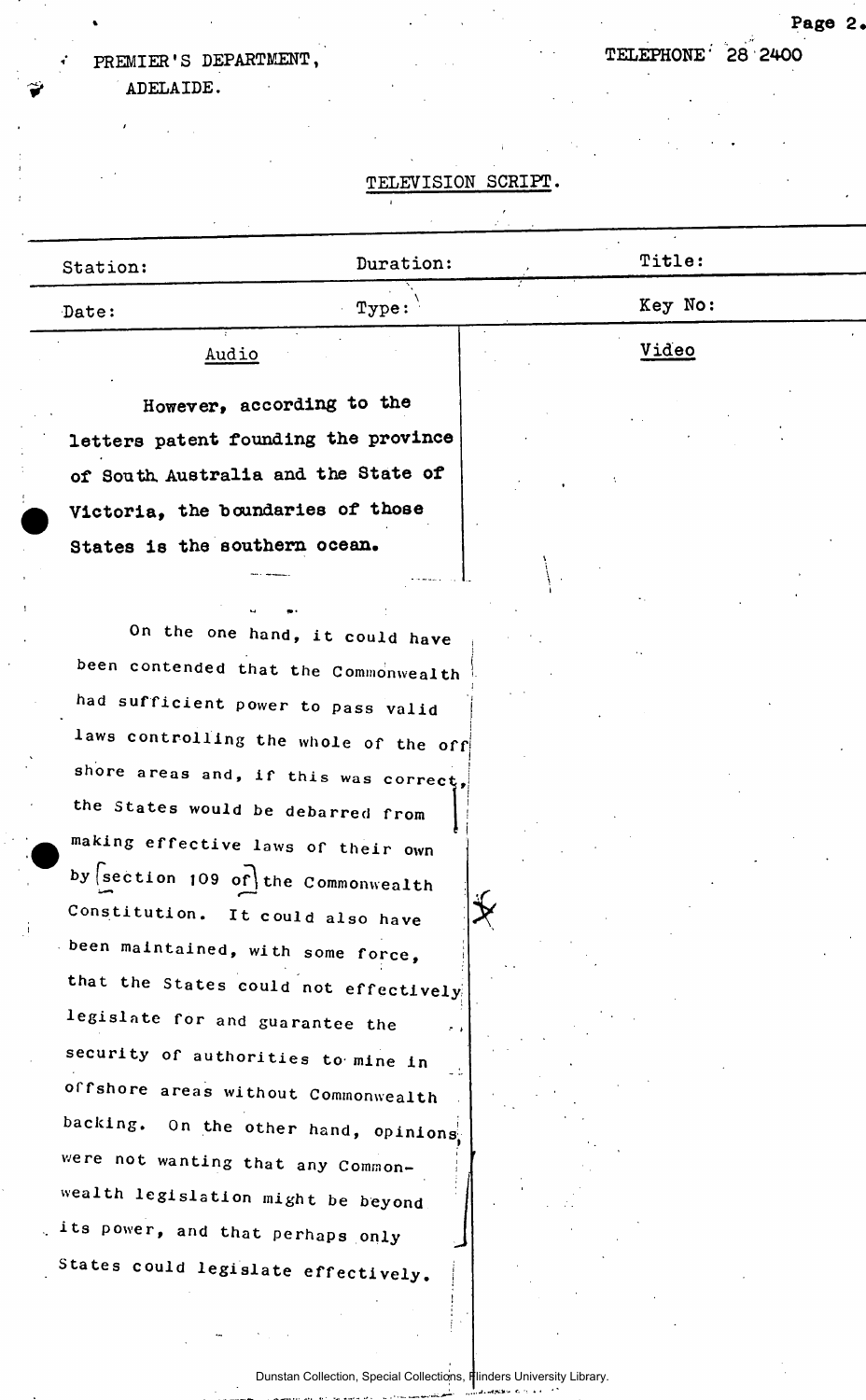ADELAIDE.

### TELEPHONE- 28 2400

#### TELEVISION SCRIPT.

| Station:                           | Duration:                              | Title:  |
|------------------------------------|----------------------------------------|---------|
| Date:                              | Type:                                  | Key No: |
| Audio                              |                                        | Video   |
|                                    | Now, it is of vital importance         |         |
|                                    | to this State and to all other States, |         |
|                                    | that we have the right to administer   |         |
|                                    | oil and mineral exploitation in the    |         |
| areas off the shore of our State,  |                                        |         |
|                                    | and that we obtain royalties from any  |         |
| oil, gas, or minerals found.       | If wb                                  |         |
|                                    | are to do this, we must be able to     |         |
|                                    | assure the people who are exploring    |         |
|                                    | for oil that they have a clear title   |         |
| which will stand up to challenge   |                                        |         |
| in a court of law.                 | Otherwise,                             |         |
|                                    | they could explore the off-shore oil   |         |
| area and then some foreign country |                                        |         |
|                                    | could come along and put a rig down    |         |
| and test the legality of title of  |                                        |         |
|                                    | the person to whom the exploration     |         |
| licence had been given.            |                                        |         |
|                                    |                                        |         |
|                                    | So, for four years the States          |         |
|                                    | and the Commonwealth have been trying  |         |
| to sort out a system by which      |                                        |         |
| legislation can be passed in the   |                                        |         |
| Commonwealth and in the States     |                                        |         |

the support of both Commonwealth and State legislation, and therefore the utmost security of title. In

للأرباء والمناد

Dunstan Collection, Special Collections, Flinders University Library.

**Pag e 3 .**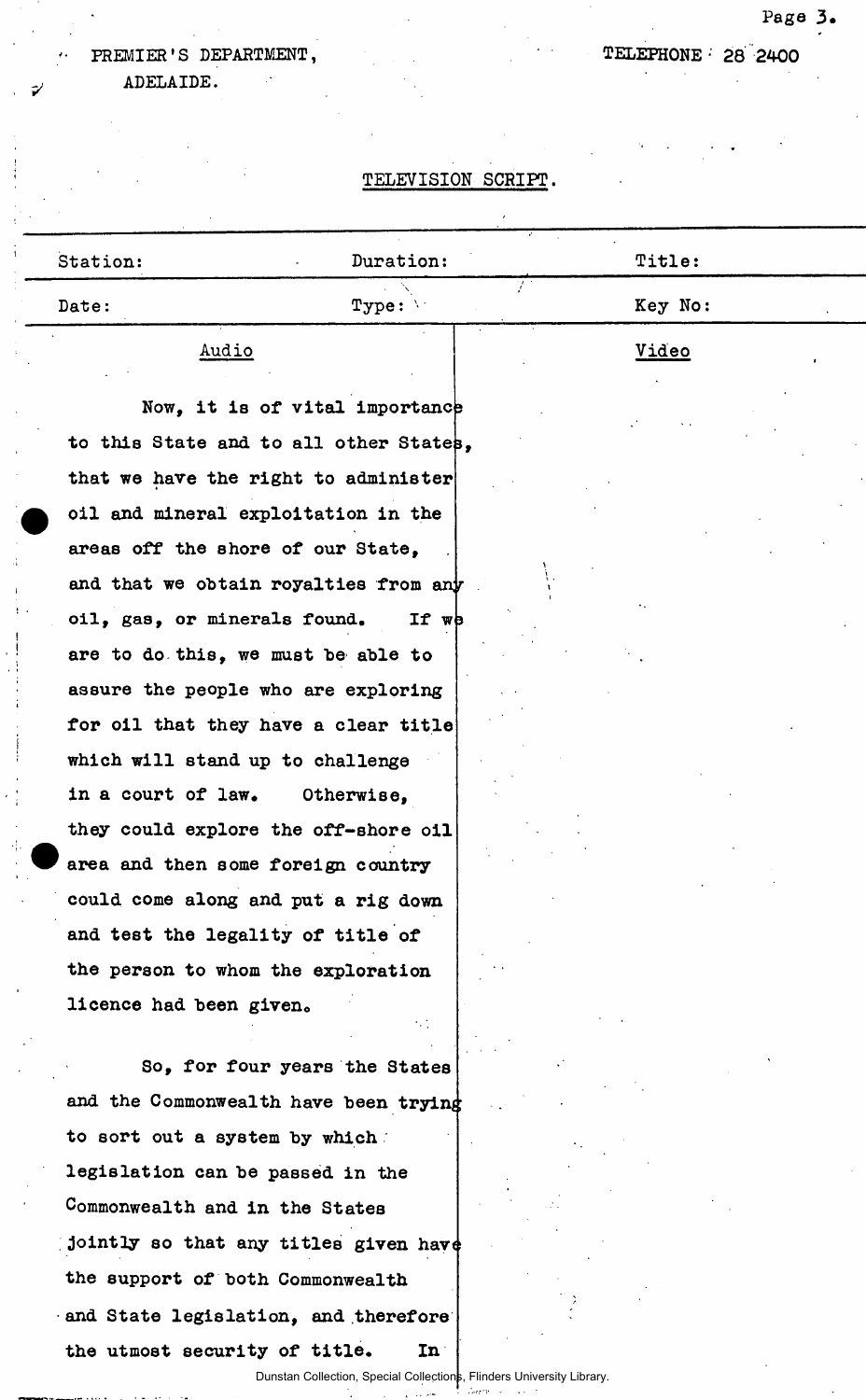ADELAIDE.

 $\epsilon$ 

*•J* 

 $\mathbf{i}$ 

 $\ddot{\phantom{a}}$  $\bar{t}$ 

í

كالمرابي المتصديد

### TELEPHONE 28 2400

Page 4.

### TELEVISION SCRIPT.

| Station:                               | Duration:                                                             | Title:       |
|----------------------------------------|-----------------------------------------------------------------------|--------------|
| Date:                                  | Type:                                                                 | Key No:      |
| Audio                                  |                                                                       | <u>Video</u> |
|                                        | addition, the States would be able to                                 |              |
| administer the scheme and obtain       |                                                                       |              |
| royalties from the oil.                | The                                                                   |              |
| Commonwealth, of course, will share    |                                                                       |              |
| in the royalties also.                 |                                                                       |              |
|                                        |                                                                       |              |
|                                        | This scheme, the importance                                           |              |
| of which to Australia cannot be        |                                                                       |              |
| over-rated, will be ready for          |                                                                       |              |
| presentation to Parliament very        |                                                                       |              |
| shortly.                               |                                                                       |              |
|                                        | One of the outstanding matters                                        |              |
| n the conclusion of the scheme was     |                                                                       |              |
|                                        | to agree the boundary off-shore between                               |              |
| the State of Victoria and the State    |                                                                       |              |
| of South Australia.                    | The letters                                                           |              |
| patent founding the colonies did not   |                                                                       |              |
| take the boundary between the States   |                                                                       |              |
| beyond the shore-line.                 |                                                                       |              |
|                                        | Previously companies carrying out                                     |              |
| oil exploration have applied to        |                                                                       |              |
| Victoria for exploration permits in    |                                                                       |              |
| respect of areas commencing from the   |                                                                       |              |
| meridian line forming the extension of |                                                                       |              |
| the boundary between South Australia   | ne                                                                    |              |
| and Victoria, and Victoria granted     | டை                                                                    |              |
| permits accordingly.                   | ia t                                                                  |              |
|                                        | Dunstan Collection, Special Collections, Flinders University Library. |              |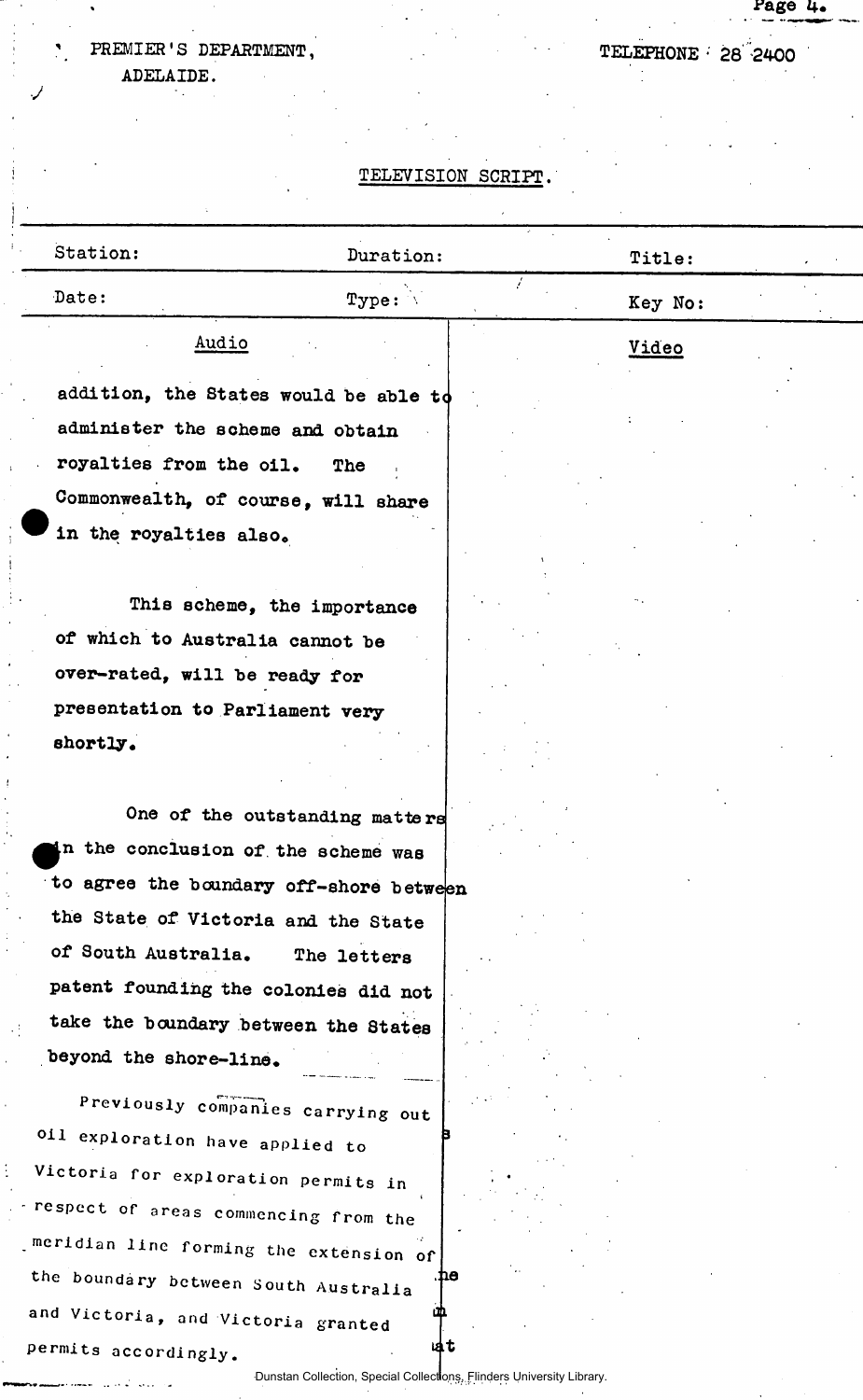ADELAIDE.

#### TELEVISION SCRIPT.

| Station:                                                                                                                                                                                                                       | Duration:                                                                 | Title:  |  |
|--------------------------------------------------------------------------------------------------------------------------------------------------------------------------------------------------------------------------------|---------------------------------------------------------------------------|---------|--|
| Date:                                                                                                                                                                                                                          | $\mathbf{Type:}$                                                          | Key No: |  |
|                                                                                                                                                                                                                                | Audio                                                                     | Video   |  |
|                                                                                                                                                                                                                                | South Australia similarly granted<br>permits, upon application, up to the |         |  |
| same meridian.                                                                                                                                                                                                                 | It is fair to say that at that                                            |         |  |
|                                                                                                                                                                                                                                | stage neither State contemplated the .                                    |         |  |
| present problem connected with the                                                                                                                                                                                             |                                                                           |         |  |
| Australian Scheme.                                                                                                                                                                                                             |                                                                           |         |  |
| the second control of the second control of the second second control of the second second second second second second second second second second second second second second second second second second second second secon |                                                                           |         |  |

South Australia has contended that the meridian line should be adopted as the boundary.

Victoria, on the other hand, has argued for the adoption what is called the median line, that is a line drawn off-shore so that at each point of survey the line is equidistant from the. shore of the neighbouring States. This *1*  would have taken a considerable slice out of an area which South Australian investigations have already shown to<sup>9</sup> have at least interesting possibilities for oil search. nddy

Sir Henry Bolte offered to go to arbitration knowing that he could rely on generally accepted principles of \* international law. South Australia was not willing to go to arbitration because it appeared to us to be too great a gamble. iVe might have lost the lot, but in order to ensure the passing of the scheme we had to

<u>Page</u>\_5

reach some effective compromise, Second Collections, Flinders University Library.

re

o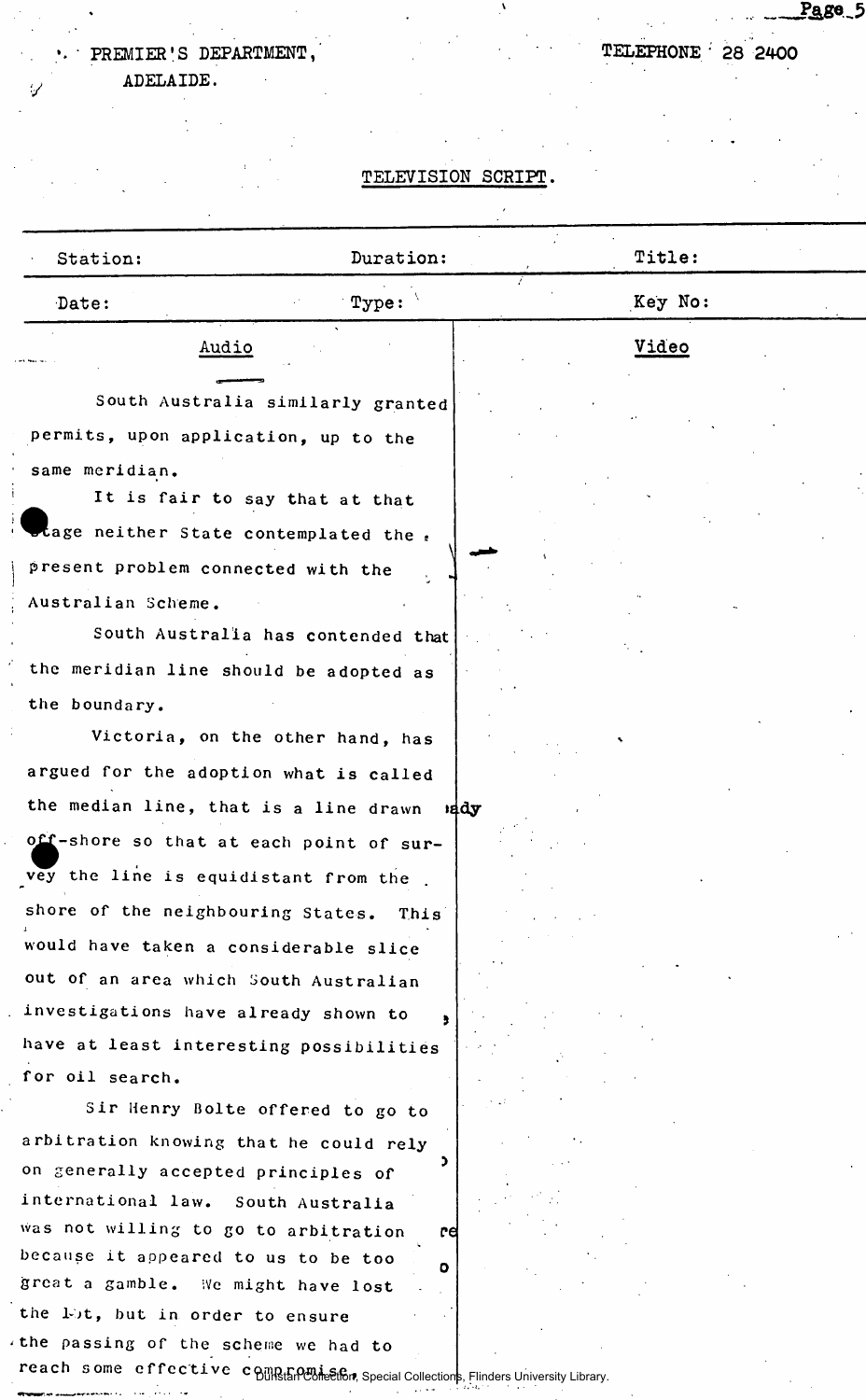ADELAIDE.

## TELEVISION SCRIPT

TELEPHONE 28 2400

| Station:                    | Duration:                            | Title:  |
|-----------------------------|--------------------------------------|---------|
| Date:                       | Type:                                | Key No: |
| Audio                       |                                      | Video   |
|                             | and so there has been a lot of       |         |
|                             | hard bargaining going on for some    |         |
| months.                     | We have now reached                  |         |
|                             | a compromise in which I think        |         |
|                             | both States have got a good deal.    |         |
|                             | The majority of the in-shore         |         |
|                             | areas which contain areas con-       |         |
|                             | sidered on the surveys to be         |         |
|                             | interesting for oil exploration      |         |
| go to South Australia.      | The                                  |         |
|                             | portion, however, of an interesting  |         |
|                             | in-shore area, which is connected    |         |
|                             | to a structure in Victoria on        |         |
|                             | which Victorian lessees are already. |         |
| drilling, goes to Victoria. |                                      |         |
|                             | The majority of the off-shore        |         |
|                             | areas in which it is considered      |         |
|                             | that there are no interesting        |         |
|                             | possibilities go to Victoria.        |         |
|                             |                                      |         |
|                             | South Australia, therefore,          |         |
|                             | has obtained from this compromise    |         |
|                             | the majority of the areas in         |         |
|                             | dispute which appear to have         |         |
|                             | interesting possibilities of         |         |
|                             | exploitation and the majority of     |         |
|                             |                                      |         |

Dunstan Collection, Special Collections, Flinders University Library.